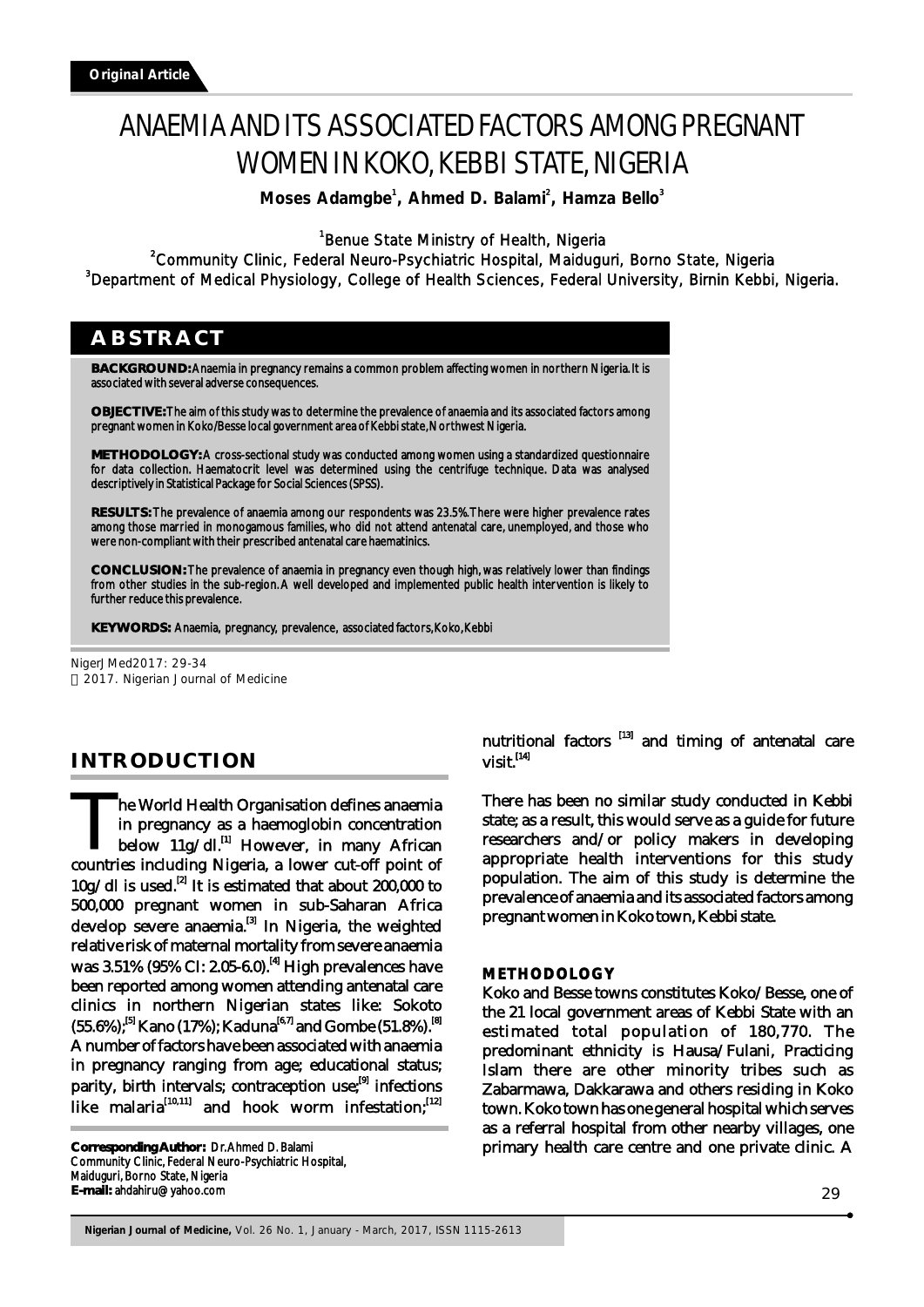cross-sectional study design was used for this study. All pregnant women residing in Koko town constituted the study population. One hundred and forty four (144) pregnant women were randomly selected from households in Koko town to participate in the study. Permission to carry out this community-based study was first obtained from the Sarki (Chief Traditional ruler) of Koko. Ethical clearance and approval was also obtained from the Director of Health, Koko-Besse local government area and informed consent was also obtained from each of the participants before being included into the study. A structured questionnaire was used for data collection which consisted of 6 sections including: socio-demography; obstetric history; ante-natal care history; dietary history; anthropometry and laboratory parameters. Other instruments for data collection included: weighing scale; syringes and EDTA bottles. It was a one-day exercise and data was collected by the researchers along with trained enumerators. The enumerators included nurses and other health workers from Koko General Hospital as well as some volunteer corps members. After the exercise, participants were given free mosquito nets, buckets and haematinics.

About 1 ml of venous blood was collected by the researchers and nurses from each participant and transferred to an EDTA bottle to prevent coagulation. Samples were then transferred immediately after the study to the General Hospital Koko laboratory for analyses. The capillary technique was used in which blood from the EDTA bottle was drawn into a microcapillary tube and spun in a micro-haematocrit centrifuge for 5 minutes at 3000 rpm and then read using the Hewkly micro-haematocrit reader. A cut-off point of less than 30% was used to define anaemia.[15] The inclusion criteria were to be a pregnant woman permanently residing in Koko. Those who refused to give consent were excluded from the study.

Data collected was entered into Statistical Package for Social Sciences (SPSS) version 22. Following data cleaning, continuous data were converted to categorical forms. The data was summarized descriptively using proportion and percentage.

#### RESULTS

Data collection was done on the 1st of May, 2015. The response rate was 83%, as 144 women out of the 173 recruited, responded. Table 1, shows the characteristics of the respondents. Their ages ranged from 15 to 47 years of age and were normally distributed graphically with mean age of 26.76 and standard deviation of 6.32. Only ten (6.9%) out of the total respondents were of other ethnicities; all others being Hausa. All the respondents were married and mostly in monogamous settings (60.4%). Most were unemployed, and the few who had some work were self-employed (35.4%).

#### **Table 1: Respondents' socio-demographic characteristics**

| Socio-demographic characteristics | Freq. $(\% )$  |                |
|-----------------------------------|----------------|----------------|
|                                   | $n = 144$      |                |
| Age group                         | n              | $\frac{0}{0}$  |
| $=<26$                            | 69             | 47.9           |
| <26                               | 75             | 52.1           |
| Total                             | 144            | 100            |
| <b>Ethnicity</b>                  | $\mathbf n$    | $\frac{0}{0}$  |
| Hausa                             | 134            | 93.1           |
| Fulani                            | 3              | 2.1            |
| Zabarma                           | $\frac{2}{2}$  | 1.4            |
| Dakkare                           |                | 1.4            |
| Others                            | $\overline{3}$ | 2.1            |
| Total                             | 144            | 100            |
| <b>Marital status</b>             | $\mathbf n$    | $\frac{0}{0}$  |
| Married                           | 144            | 100            |
| Single                            | $\overline{0}$ | $\theta$       |
| Widow                             | $\overline{0}$ | $\overline{0}$ |
| Divorced                          | $\theta$       | $\theta$       |
| Total                             | 144            | 100            |
| <b>Family type</b>                | $\mathbf n$    | $\frac{0}{0}$  |
| Monogamous                        | 87             | 60.4           |
| Polygamous                        | 57             | 39.6           |
| Total                             | 144            | 100            |
| <b>Employment status</b>          | n              | $\frac{0}{0}$  |
| Government                        | 6              | 4.2            |
| Private                           | 3              | 2.1            |
| Self                              | 51             | 35.4           |
| None                              | 84             | 58.3           |
| Total                             | 144            | 100            |

Table 2 shows the respondents' index maternal characteristics. Most of them had their first marriages before the ages of 18 years (67.4%). Most of them were multigravidae (86.1%) and a half of the respondents were not sure of the duration of their pregnancies. Only a few (65.3%) were booked, 92.56% of whom were regular with their ante-natal care visits. Table 3 presents the frequencies of medical conditions experienced by the respondents during their index pregnancies. A few had experienced per vaginal bleeding during their index pregnancy (12.5%); while 18.8% had even received blood transfusion during their index pregnancies. More than half (56.9%) had experienced a febrile illness during the pregnancy.

**Table 2: Index maternal characteristics of the respondents**

| <b>Variables</b>      | Freq. $(\% )$<br>$n = 144$ |               |
|-----------------------|----------------------------|---------------|
| Age at first marriage | n                          | $\frac{6}{9}$ |
| Less than 18 years    | 97                         | 67.4          |
| 18 years and above    | 47                         | 32.6          |
| Total                 | 144                        | 100           |
| Gravidity             | n                          | $\frac{0}{0}$ |
| Primi gravida         | 20                         | 13.9          |
| Multi gravida         | 124                        | 86.1          |
| Total                 | 144                        | 100           |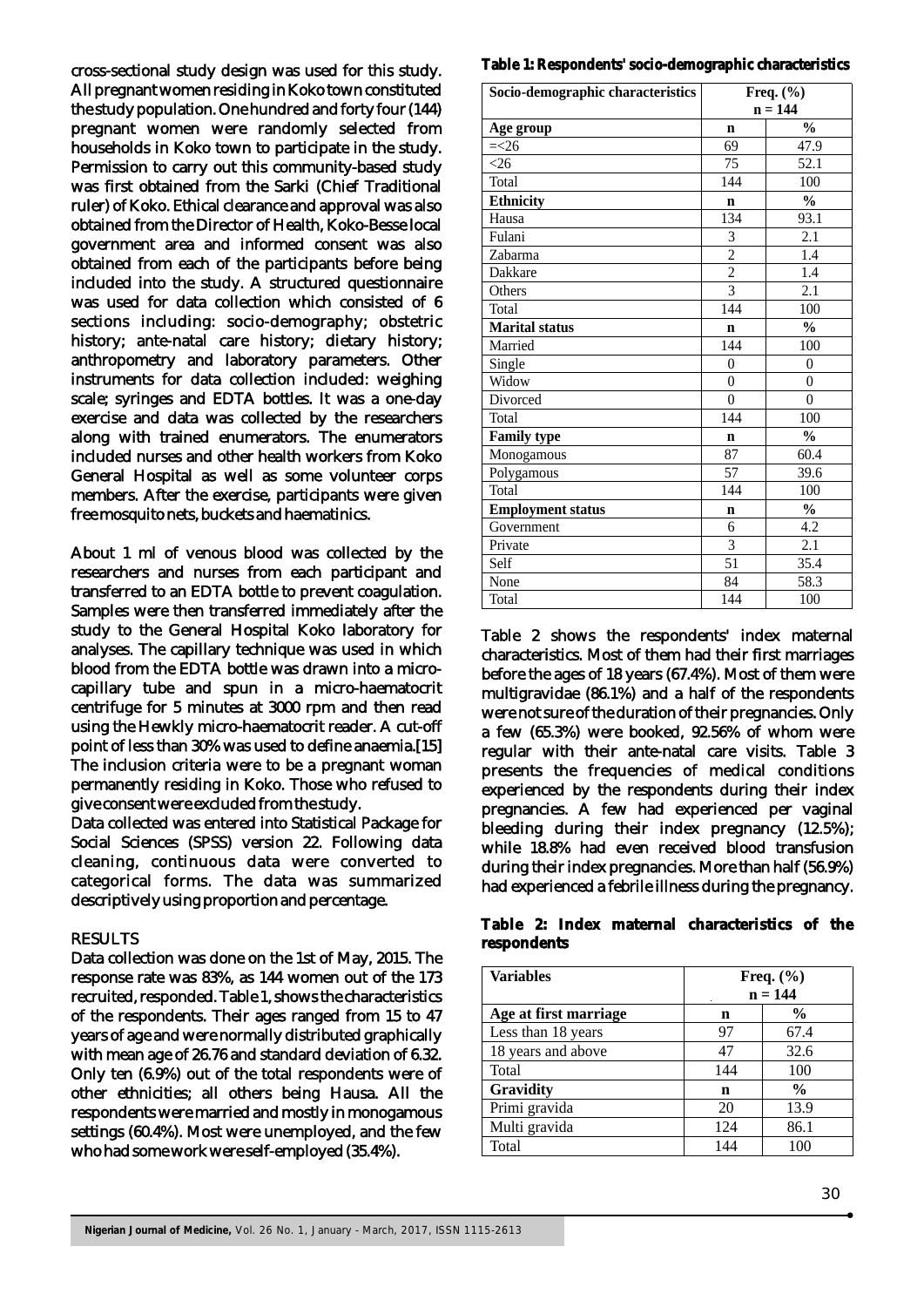| <b>Parity</b>                  | $\mathbf n$ | $\frac{0}{0}$ |
|--------------------------------|-------------|---------------|
| Nulli para                     | 24          | 16.7          |
| Primi para                     | 26          | 18.1          |
| Multi para                     | 55          | 38.2          |
| Grand multi para               | 39          | 27.1          |
| Total                          | 144         | 100           |
| <b>Gestational age</b>         | n           | $\frac{0}{0}$ |
| 3 months and below             | 20          | 13.9          |
| Above 3 but less than 7 months | 29          | 20.1          |
| Above 7 months                 | 23          | 16.0          |
| Unsure of GA                   | 72          | 50.0          |
| Total                          | 144         | 100           |
| <b>Booking status</b>          | $\mathbf n$ | $\frac{0}{0}$ |
| Yes                            | 94          | 65.3          |
| No                             | 50          | 34.7          |
| Total                          | 144         | 100           |

#### **Table 3: History of medical events history in index pregnancy**

| <b>Variables</b>                      | Freq. $(\% )$ |               |
|---------------------------------------|---------------|---------------|
|                                       | $n = 144$     |               |
| PV Bleeding in index pregnancy        | n             | $\frac{0}{0}$ |
| Yes                                   | 18            | 12.5          |
| No                                    | 126           | 87.5          |
| Total                                 | 144           | 100           |
| <b>Transfusion in index pregnancy</b> | n             | $\frac{0}{0}$ |
| Yes                                   | 27            | 18.8          |
| No                                    | 117           | 81.3          |
| Total                                 | 144           | 100           |
| Febrile illness in index pregnancy    | n             | $\frac{0}{0}$ |
| Yes                                   | 82            | 56.9          |
| No                                    | 62            | 43.1          |
| Total                                 | 144           | 100           |
| Ever passed worms in stool            | n             | $\frac{0}{0}$ |
| Yes                                   | 31            | 21.5          |
| No                                    | 113           | 78.5          |
| Total                                 | 144           | 100           |

The previous material conditions of the respondents are presented in Table 4. Around a third (31.3%) had ever experienced a pregnancy loss, 55.56% of which had occurred at home with the remaining 44.44% haven occurred at a health acre facility. Most of those deaths (87.88%) were reportedly associated with antepartum bleeding. Close to a quarter (22.9%) had ever experienced some per vaginal blood loss during previous pregnancies, 65.96% of which had occurred during the first six months of gestation. Less than a quarter (20.1%) had ever used any form of contraception before.

#### **Table 4: Previous maternal histories of the respondents**

| <b>Variables</b>                             | Freq. $(\% )$ |               |
|----------------------------------------------|---------------|---------------|
|                                              | $n = 144$     |               |
| <b>Birth intervals</b>                       | n             | $\frac{0}{0}$ |
| Less than 1 year                             | 10            | 6.9           |
| 1 to 2 years                                 | 61            | 42.4          |
| More than 2 years                            | 53            | 36.8          |
| <b>Nil</b>                                   | 20            | 13.9          |
| Total                                        | 144           | 100           |
| <b>History of pregnancy loss</b>             | $\mathbf n$   | $\frac{0}{0}$ |
| Yes                                          | 45            | 31.3          |
| N <sub>0</sub>                               | 99            | 68.8          |
| Total                                        | 144           | 100           |
| Previous History of eclampsia                | $\mathbf n$   | $\frac{0}{0}$ |
| Yes                                          | 9             | 6.3           |
| N <sub>0</sub>                               | 135           | 93.8          |
| Total                                        | 144           | 100           |
| <b>Blood loss in</b><br><b>History of PV</b> | $\mathbf n$   | $\frac{0}{0}$ |
| previous pregnancy                           |               |               |
| Yes                                          | 33            | 22.9          |
| N <sub>o</sub>                               | 111           | 77.1          |
| Total                                        | 144           | 100           |
| <b>Ever used contraception</b>               | n             | $\frac{0}{0}$ |
| Yes                                          | 29            | 20.1          |
| N <sub>0</sub>                               | 115           | 79.9          |
| Total                                        | 144           | 100           |

Table 5 shows the dietary habits and nutritional status of the respondents. Most of them eat thrice or more every day (69.4%), and eat meat and/or other animal products (45.1%) and fruits (58.3%) every other day. Almost all (92.4%) of them did not have any culture forbidding them from taking animal products. Only a few fell within the extremes of underweight (2.8%) and obese (9.7%).

**Table 5: Respondents' dietary habits and nutritional status**

| Dietary history                                   |                | Freq. $(\% )$ |
|---------------------------------------------------|----------------|---------------|
|                                                   | $n = 144$      |               |
| Frequency of eating in a day                      | n              | $\frac{0}{0}$ |
| Once                                              | 9              | 6.3           |
| Twice                                             | 35             | 24.3          |
| Thrice or more                                    | 100            | 69.4          |
| Total                                             | 144            | 100           |
| Frequency of meat and animal products consumption | n              | $\frac{0}{0}$ |
| Not at all                                        | 22             | 15.3          |
| Daily                                             | 38             | 26.4          |
| Every other day                                   | 65             | 45.1          |
| Once per week                                     | 17             | 11.8          |
| Once in a month                                   | $\mathfrak{D}$ | 1.4           |
| Total                                             | 144            | 100           |
| <b>Frequency of eating fruits and vegetables</b>  | n              | $\frac{0}{0}$ |
| Not at all                                        | 15             | 10.4          |
| Daily                                             | 29             | 20.1          |
| Every other day                                   | 84             | 58.3          |
| Once per week                                     | 13             | 9.0           |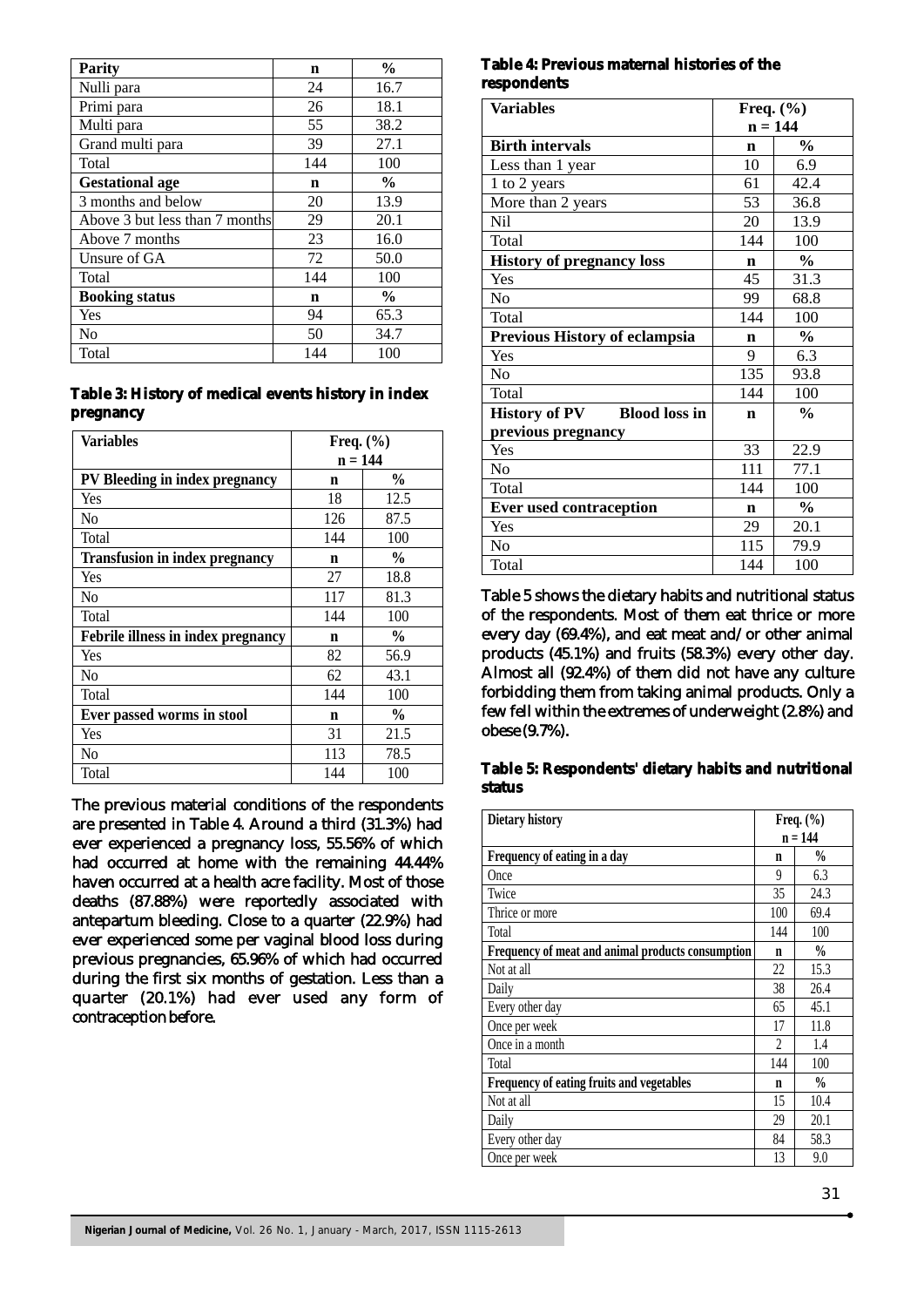| Once in a month                                    | 3   | 2.1           |
|----------------------------------------------------|-----|---------------|
| Total                                              | 144 | 100           |
| Culture that forbids taking animal products during | n   | $\frac{0}{0}$ |
| pregnancy                                          |     |               |
| Yes                                                | 11  | 7.6           |
| N <sub>0</sub>                                     | 133 | 92.4          |
| Total                                              | 144 | 100           |
| <b>Nutritional status</b>                          | n   | $\frac{0}{0}$ |
| Underweight                                        | 4   | 2.8           |
| Normal                                             | 82  | 56.9          |
| Overweight                                         | 38  | 26.4          |
| Obese                                              | 14  | 9.7           |
| Missing                                            | 6   | 4.2           |
| Total                                              | 144 | 100           |

Thirty one respondents (23.5%) were anaemic as shown in Figure 1. Table 6 shows the prevalence of anaemia across the various factors studied. The twelve with missing haematocrit data were excluded from this analysis. The prevalence of anaemia was higher among those married in polygamous settings (26.4%) compared to those in monogamous families (21.5%). Higher prevalence was seen among those with formal education compared to those without any formal education. Higher prevalences were also found among those who used contraception and those with higher birth intervals. Lower prevalences were found among those who were compliant with haematinics and those who consumed meat and vegetables more frequently.



#### **Table 6: Anaemia and associated factors among the respondents**

|                                    | Anaemia       |               |  |
|------------------------------------|---------------|---------------|--|
|                                    | <b>Yes</b>    | No            |  |
| Factors                            | Freq. $(\% )$ | Freq. $(\% )$ |  |
|                                    | $n = 31$      | $n = 101$     |  |
| <b>Family type</b>                 |               |               |  |
| Monogamous                         | 17(21.5)      | 62(78.5)      |  |
| Polygamous                         | 14(26.4)      | 39 (73.6)     |  |
| <b>Employment status</b>           |               |               |  |
| Employed                           | 13 (22.8)     | 44 (77.2)     |  |
| Un-employed                        | 18 (24.0)     | 57 (76.0)     |  |
| <b>Birth intervals</b>             |               |               |  |
| 2 years and less                   | 13 (19.7)     | 53 (80.3)     |  |
| Above 2 years                      | 16(31.4)      | 35 (68.6)     |  |
| <b>Booking status</b>              |               |               |  |
| Yes                                | 20 (22.2)     | 70 (77.8)     |  |
| N <sub>0</sub>                     | 11(26.2)      | 31 (73.8)     |  |
| <b>Compliance with haematinics</b> |               |               |  |
| Yes                                | 9(15.3)       | 50 (84.7)     |  |
| No                                 | 12(34.3)      | 23(65.7)      |  |
| <b>Contraception use</b>           |               |               |  |
| Yes                                | 9(31.0)       | 20(69.0)      |  |
| $\overline{No}$                    | 22(21.4)      | 81(78.6)      |  |
| Passage of worms in stool          |               |               |  |
| Yes                                | 9(32.1)       | 19 (67.9)     |  |
| N <sub>0</sub>                     | 22(21.2)      | 82 (78.8)     |  |
| Gravidity                          |               |               |  |
| Primi-gravida                      | 4(25.0)       | 12 (75)       |  |
| Multi-gravidae                     | 27(23.3)      | 89 (76.7)     |  |
| <b>Trimester</b>                   |               |               |  |
| First                              | 3(10.0)       | 27 (90.0)     |  |
| Second                             | 9(18.8)       | 39 (81.2)     |  |
| Third                              | 14 (38.9)     | 22(61.1)      |  |
| <b>Meat consumption</b>            |               |               |  |
| Daily or once in 2 days            | 21 (21.4)     | 77 (78.6)     |  |
| Weekly or more                     | 8(47.1)       | 9(52.9)       |  |
| <b>Vegetable consumption</b>       |               |               |  |
| Daily or once in 2 days            | 25(23.8)      | 80 (76.2)     |  |
| Weekly or more                     | 5(33.3)       | 10(66.67)     |  |

### **DISCUSSION**

According to the Nigeria Demographic and Health Survey (NDS) of 2013, the overall proportion of women in monogamous marriages in Kebbi state was 60.4% which is comparable to findings from this research. However, our respondents in this study demonstrated a better adoption of maternal health practices like contraception (20.1% versus 1.2%); antenatal care visit (65.3% versus 24.3%); taking haematinic supplements (70.1% versus 21.4%) compared to overall figures from  $the state.$ <sup>[16]</sup>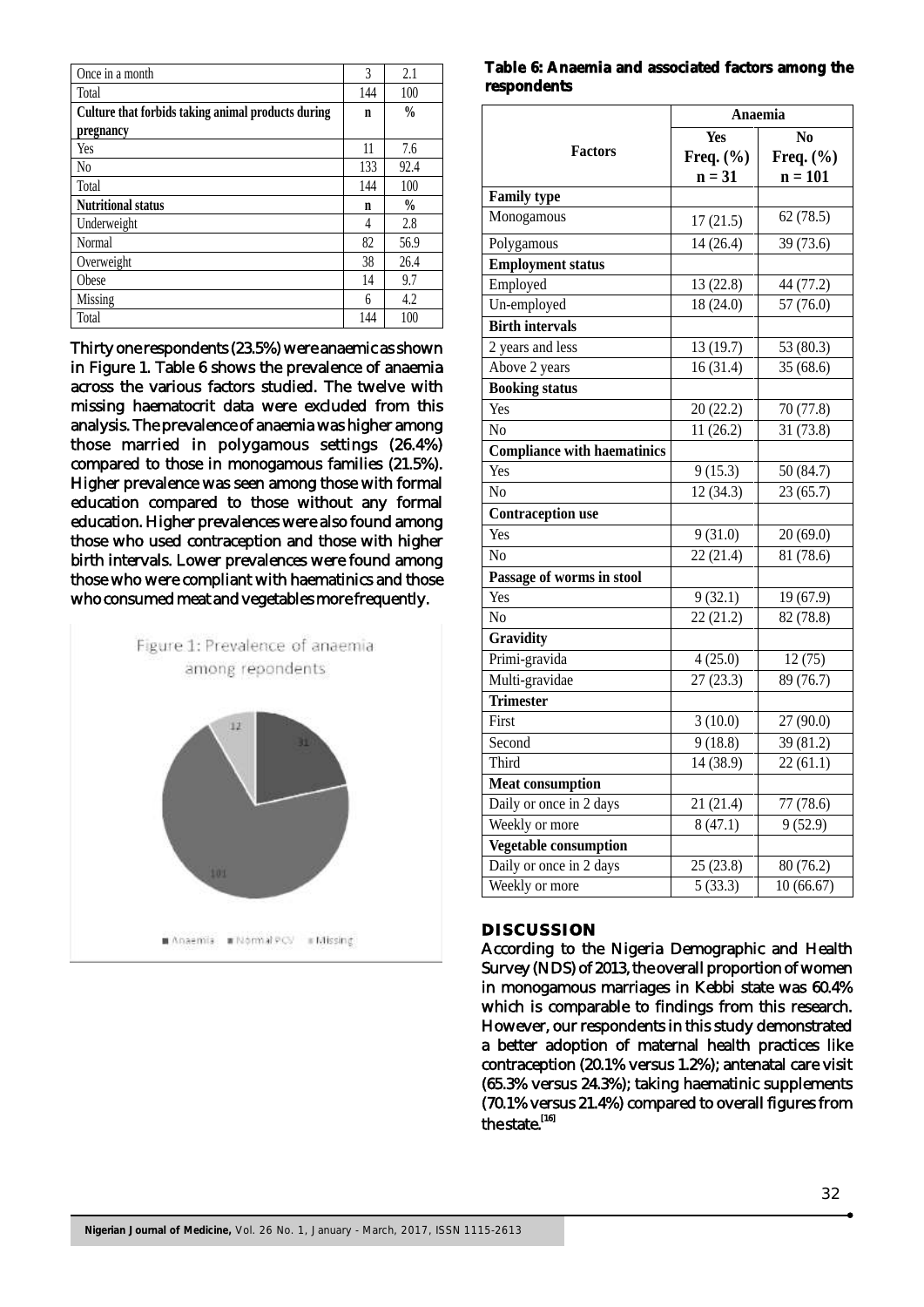The prevalence of anaemia in pregnancy in this study was relatively low compared to other studies in the same sub-region.<sup>[5, 6, 7, 8]</sup> The high level of adherence to health promoting behaviours among this group could be a possible explanation of this relatively low prevalence among women in a sub-urban area. The distribution of anaemia across the various characteristics of the respondents seems in keeping with findings from previous researches. Contrasting findings like a higher prevalence among those with wider birth intervals and those who use contraception is likely as a result of other factors associated with anaemia confounding these other factors. For example, it is likely that those on contraception were high risk persons who were placed on such following adverse events like abortions or stillbirth. It is also possible that the wide birth intervals were not as a result of planning but could also result from early pregnancy losses.

As was seen, a half of the respondents were unsure of their gestational age and it is also likely that not all of the other half who reported theirs, were accurate. There is the need to intensify community health education activities in the region on the need for women to monitor their menstrual cycles closely. Personal monitoring of their menstrual cycles will ensure prompt commencement of antenatal care and will also enable prompt detection of any menstrual abnormalities. A limitation of this study was the inability to perform inferential data analyses due to inadequate sample size.

#### **CONCLUSION**

The prevalence of anaemia in pregnancy in Koko is relatively low compared to findings from other areas in the sub-region. A public health intervention among this group has high chances of being successful in further reducing its prevalence.

#### **REFERENCES**

- 1. WHO (2001). Iron Deficiency Anaemia: Assessment Prevention and Control. A guide for programme managers. World Health Organisation, Geneva, 2001.
- 2. Abudu, O. O. Anaemia in pregnancy. In: Agboola A (Ed). Textbook of Obstetrics and Gynaecology for medical students. University Services Education Publ 1988; Vol. II: 72-78.
- 3. Sketekee RW, Nahlen BL, Parise M E, Menendez C. The Burden of Malaria in Pregnancy In Malaria-Endemic Areas. American Journal of Tropical Medicine and Hygiene 2001; 64(1,2):28-35.
- 4. Brabin BJ, Hakimi M, Pelletier D. An Analysis of Anaemia and Pregnancy-Related Maternal Mortality. JNutr.2001; 131:604S-615S.
- 5. Zama I, Argungu IB, Yakubu A, Taylor JR, Osaro E, Suzette U. Socio-Demographic and Obstetric Factors Associated with Anaemia among Pregnant Women in Sokoto, North Western Nigeria. Health Sciences Research.2014; 1(5):119-126.
- 6. Nwabueze US, Chukwuemeka OA. Rate of Malaria-Typhoid co-infection among Pregnant women attending Antenatal Clinics in Anambra State South- East Nigeria. International Journal of Tropical Medicine Public Health. 2013; 2(1): 1-11.
- 7. Nwizu EN, Iliyasu Z, Ibrahim SA, Galadanci HS. Socio-Demographic and Maternal Factors in Anaemia in Pregnancy at Booking in Kano, Northern Nigeria. African Journal of Reproductive Health. 2011; 15(4):33-41.
- 8. Bukar M, Audu BM, Sadauki HM, ElnafatyA U, Mairiga AG. Prevalence of Iron Deficiency and Megaloblastic Anaemia at Booking in a Secondary Health Facility in North Eastern Nigeria. Nigerian Medical Journal.2009; 50(2): 33-37.
- 9. Jufar AH, Zewde T. Prevalence of Anemia among Pregnant Women Attending Antenatal Care at Tikur Anbessa Specialized Hospital, Addis Ababa Ethiopia. J Hematol Thromb Dis. 2014; 125 doi: 10.4172/2329-8790.1000125.
- 10. Adam I, Khamis AH, Elbashir M I. Prevalence and risk factors for Plasmodium falciparum malaria in pregnant women of eastern Sudan. Malaria Journal 2005; 4:18.
- 11. Rogerson SJ, Van den broek NR, Qongwane ECC, Mhango CG, Molyneux ME. Malaria and anemia in antenatal women in Blantyre, Malawi: A twelve-month survey. American Journal of Tropical Medicine and Hygiene 2000; 62(3):335-340.